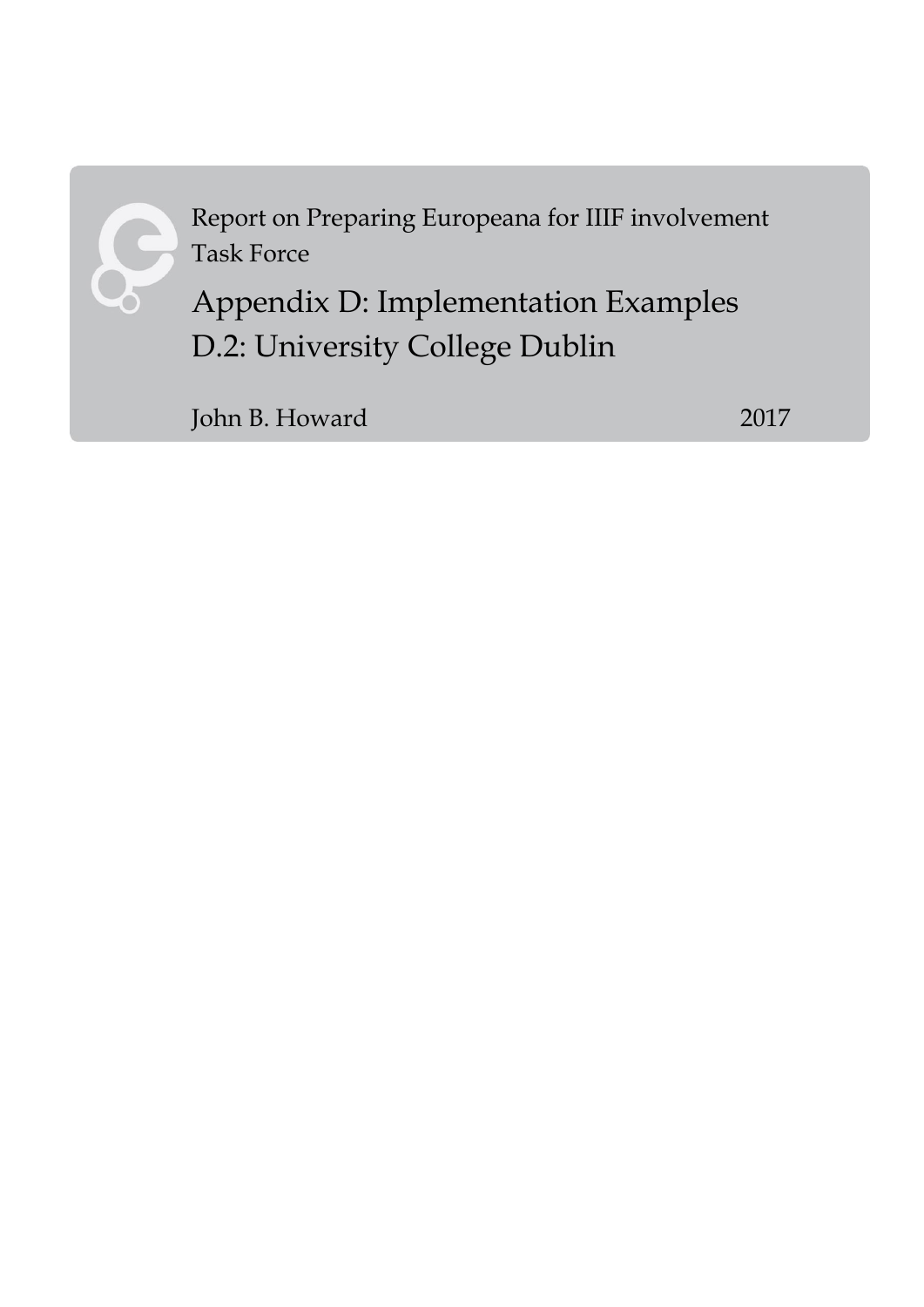## Appendix D.2: Implementation of IIIF collections in Europeana – University College Dublin **Opening Doors to Interoperability and User Engagement: IIIF at University College Dublin<sup>1</sup>**

John B Howard, University Librarian, University College Dublin

The Library at University College Dublin [<http://www.ucd.ie/library/>](http://www.ucd.ie/library/) has, for more than a decade, been creating digital content that is disseminated via UCD Digital Library  $\frac{\text{thttps}}{\text{digital.ucd.ie}}$ . Since the majority of digital file assets consist of images  $\text{-high-tim}$ resolution TIFF images with lossless JPEG2000 and lower-resolution static JPEG derivatives—the emergence of the International Image Interoperability Framework immediately attracted our attention. It offered a common-sense approach to image interoperability that proposes to address technical and usability challenges that inhibit both service development and scholarly interaction with digital content.

UCD faced challenges typical with providers of digitised books, maps, and other cultural heritage information: use of older technologies for dissemination of deep-zooming images (djatoka, whose OpenURL-based approach to interoperability lost lustre with the domination of approaches based on REST); challenges in delivering paged documents, including page turning and document navigation functionality, as well as associating OCR content with page images; a large-scale transcription project based on bespoke technologies; and more. IIIF and its growing community of developers promised solutions for all of these issues, and as they have been delivered over the past five years, we've adopted them: IIIF Image API (Loris), IIIF Presentation, and IIIF Search; IIIF authentication is next on the development roadmap.

<sup>1</sup> <sup>1</sup> This paper has been published in EuropeanaTech Insight Vol 6, 2017 [http://pro.europeana.eu/page/issue-6](http://pro.europeana.eu/page/issue-6-iiif#Article2) [iiif#Article2,](http://pro.europeana.eu/page/issue-6-iiif#Article2) last acces 30 June 2017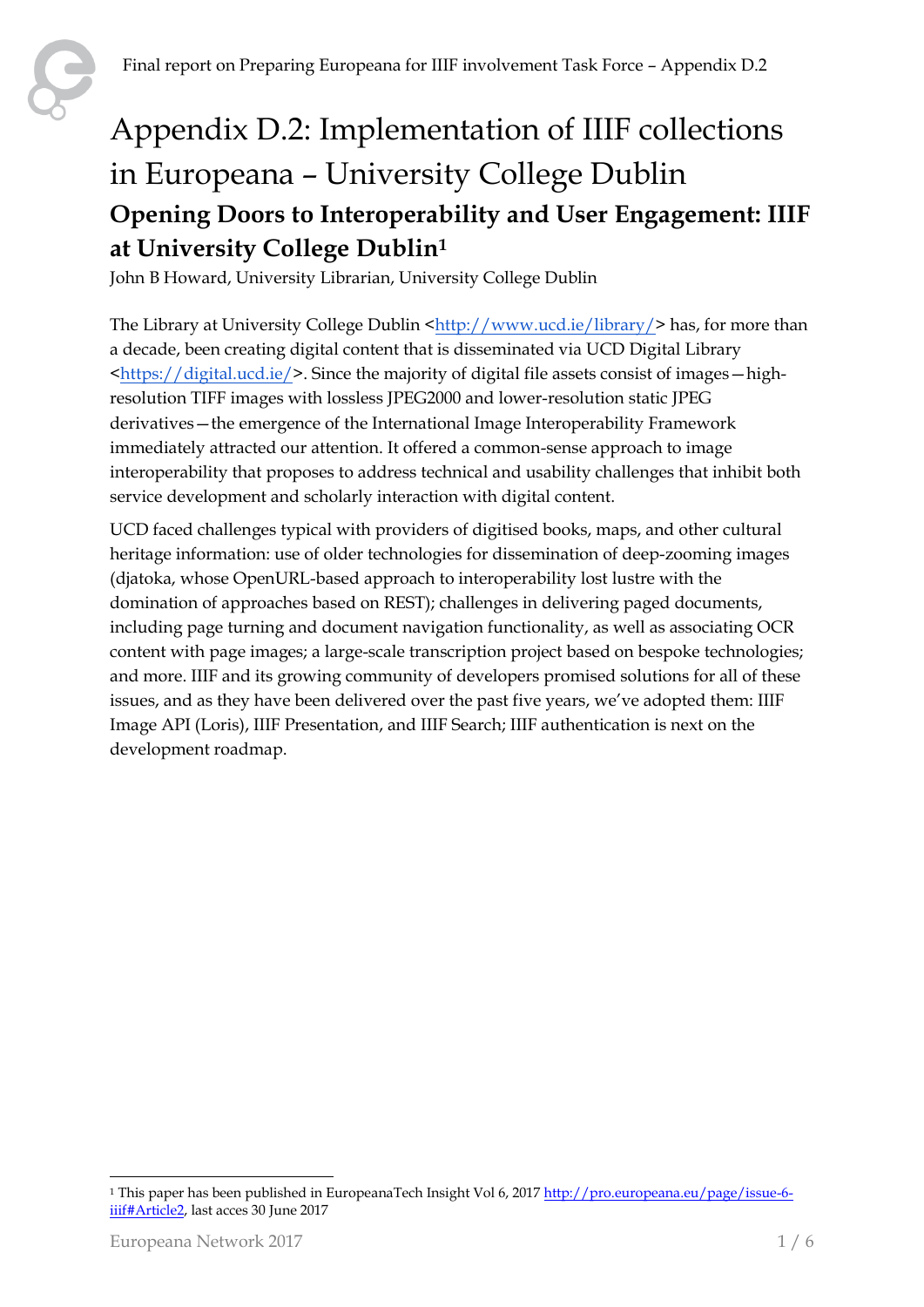

*Figure 1. IIIF search via UniversalViewer.*

Exploiting the potential for interoperability offered by IIIF is where we have set our sights for current and future development. In 2016, we seized an opportunity to work with Nuno Freire and Pierre Edouard-Barrault at Europeana to work on a case study of reporting our IIIF content to Europeana. The project was experimental (also engaging the National Library of Wales), evaluating approaches and testing ideas. But it also has succeeded in a practical sense, delivering new content from UCD and its partner organisations in Ireland to Europeana. It has catalysed other improvements as well—including creation of a microservice to delivery EDM metadata via IIIF manifests, and the upgrading of local sitemaps to use components of the *ResourceSync* [<http://www.openarchives.org/rs/toc>](http://www.openarchives.org/rs/toc) framework. (We'll next be testing with Europeana an approach to reporting video content via sitemaps and the EDM microservice.)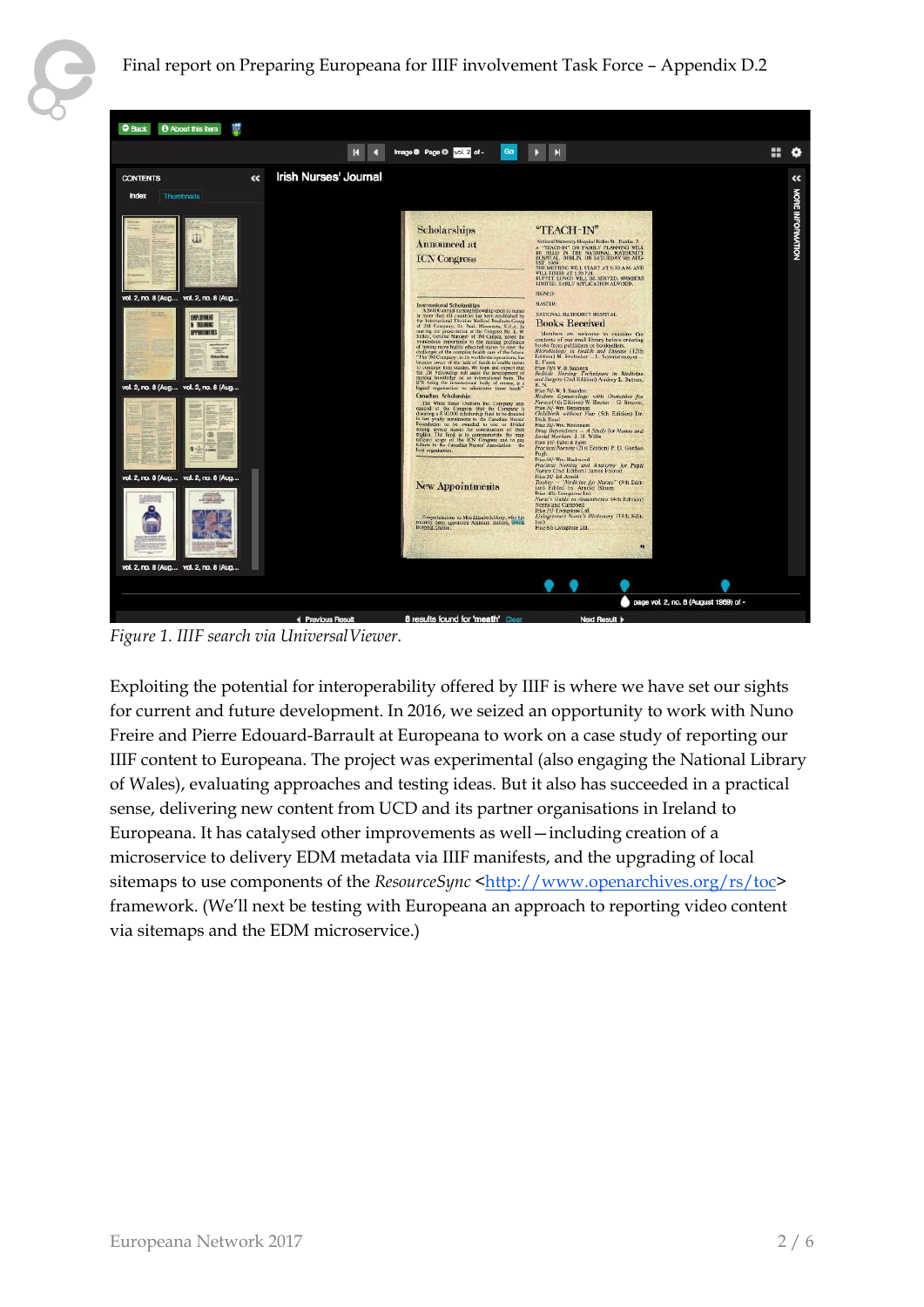

## Final report on Preparing Europeana for IIIF involvement Task Force – Appendix D.2



*Figure 2. UCD content in Europeana via IIIF.*

Extending interoperability more aggressively to end-users is UCD Library's next major objective. UCD Library supports a major document transcription project in collaboration with *Fiontar* at Dublin City University

[<https://www.dcu.ie/fiontar\\_scoilnagaeilge/gaeilge/index.shtml>](https://www.dcu.ie/fiontar_scoilnagaeilge/gaeilge/index.shtml), hosted a[t](http://duchas.ie/) [http://duchas.ie.](http://duchas.ie/) Underway for several years, it uses bespoke technologies for engaging end-users in document transcription, and has been extraordinarily successful in the degree of public engagement it has fostered.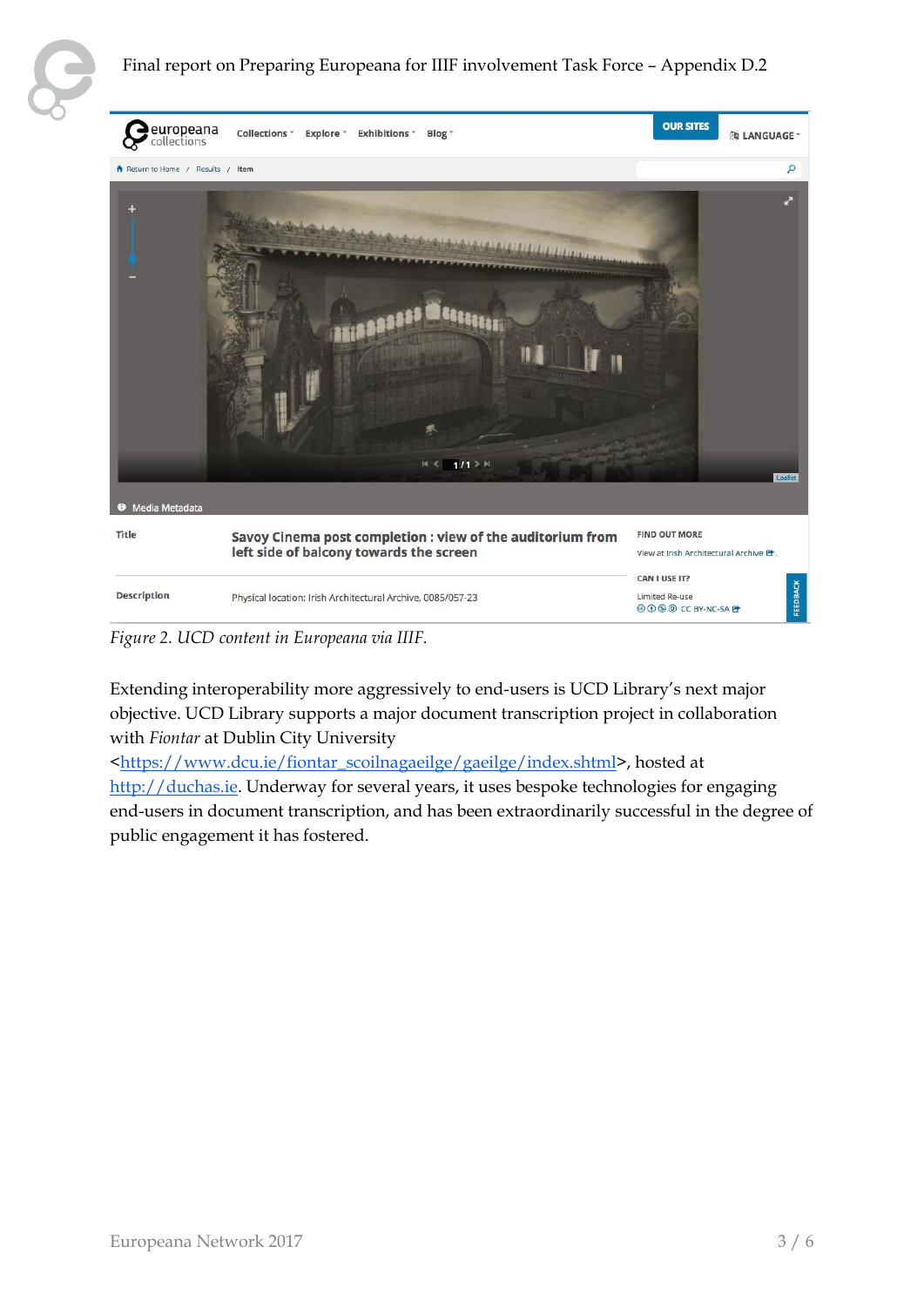

## Final report on Preparing Europeana for IIIF involvement Task Force – Appendix D.2

School: Cill Éinne (roll number 12340) MORE DETAILS V n Location: Killeany, Co. Galway Sr. P. Ó Domhnalláin Teacher: 001 002 003 004 005 006 007 008  $\boxed{4}$ ON THIS PAGE Resolution: Low | High Comharthaí i dtaobh na hAimsire Bispieri **f** SHARE 8+ SHARE W TWEET Suga a tier az rubcom : Szcac.<br>na medróza a tier az dul cape Báisteach. Sugha a bhéith ag tuitim i dteach. talam connamina a très inzin. Na mealtóga a bhéith ag dul thart. Dan Dub a trêve ap so sep Talamh Connamara a bhéith i ngár. An further a trêve as Experience Dath dubh a bhéith ar an aer. An fhairrge a bhéith ag éirghe. Na réaltóga a bhéith dá gcáitheadh san sp... Na géabha fiadhain a féiceal ag dul thar.. Gaoth andheas a bhéith ann. Droch Aimsir An gobadán a bhéith ag imtheacht ar an tr.. Droi surgeap Mada uisge a fhéiceal ag siubhal ar talamh An zobadan a tier az invecce y ano tirim. An maidneacain a bhéith árd. mada suppe a perical az pubal april Torann a béith ag an tráigh mhóir. tyrem. An eascoin a bhéith i dtobar fíor-uisge An massneacain a riere ens Na faoilleáin a bhéith ar talamh tirim ag copann a vive az an epaig mógr. piocadh péistí. Na réalta a bhéith i ngár do'n gealaigh. An rón a teacht ar talamh tirim. ne perilleurs a tier ap salam seper Na cearca a bhéith dá piocadh féin. na pérdra a bévi ingép don gede Na bric a bhéith ag éirghe ar bháirr na fairrge. Nuala Seóigeach. **CON** Transcribed by a member of our  $n_{4}$ ceapes a tier dà procati pin volunteer transcription project. The terme a teer sig Espage ap tely History | Edit »

*Figure 3. Screenshot from duchas.ie transcription site.*

As we look toward the future, we see IIIF as a foundational technology in projects like this that expose our content to scholarly communities and the public at large. The integrated annotation capabilities of the *Mirador* image viewer will be invaluable in enabling annotation of more than 70,000 images from the Irish *National Folklore Collection*, due to come online in 2017. And as IIIF client capability becomes increasingly integrated with tools such as *Scribe*, *FromThePage*, or *Europeana*'s transcription tools, we see vast potential for additional transcription projects that focus on structured textual documents, whether printed or manuscript.

IIIF does not come without its challenges. For library staff accustomed to working with the ubiquitous standards of the Library community, there is a learning curve that is partly specific to IIIF, but which more generally has to do with re-orienting one's thinking to Web standards, rather than library standards for interoperability. Data representation with JSON/JSON-LD is one dimension of this; understanding Web Annotations is another, which is crucial to understanding the general direction of web-based document transcription and annotation; and there are the complexities of web messaging and notifications that the IIIF community continues to grapple with.

The challenges also extend to how new technologies that are driven by IIIF and web standards integrate with infrastructures based on older library practices. In UCD's case, we digitise printed documents and capture OCR'd text in METS/ALTO format, indexed by Solr. Integrating the technologies supporting this approach with IIIF Search was a straightforward exercise. But what are the implications of deploying a Web Annotations-compliant